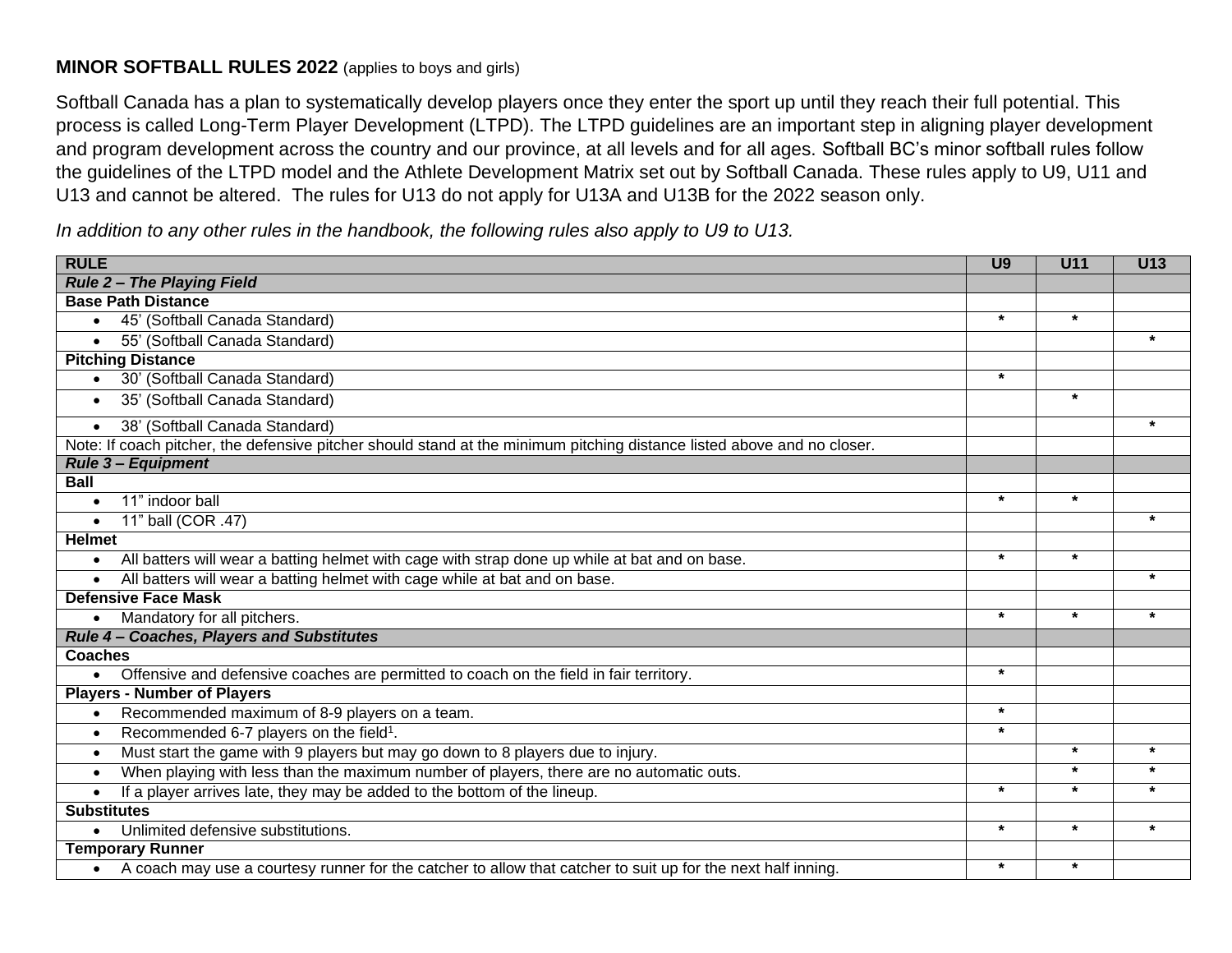|                     | A player who may run for the catcher of record from the previous defensive inning and who is now on base with two out.                      |         |         |         |
|---------------------|---------------------------------------------------------------------------------------------------------------------------------------------|---------|---------|---------|
|                     | The temporary runner must be:                                                                                                               |         |         |         |
|                     | 1. Currently in the batting order.                                                                                                          |         |         |         |
| <b>Playing Time</b> | 2. The person in the batting order who is furthest from coming to bat and who is not on base.                                               |         |         |         |
|                     | No player is to sit more than one consecutive inning <sup>2</sup> (pitchers warming up to enter the game are not considered to be           | $\star$ | $\star$ | $\star$ |
|                     | sitting).                                                                                                                                   |         |         |         |
| $\bullet$           | A player cannot play the same position for more than 1 inning a game.                                                                       | $\star$ |         |         |
|                     | A player cannot play the same position for more than 2 innings a game.                                                                      |         | *       |         |
| $\bullet$           | A player cannot play the same position for more than 2 consecutive innings (except pitchers).                                               |         |         | $\star$ |
| $\bullet$           | A player cannot play in the same position more than 3 innings per game (except pitchers).                                                   |         |         |         |
| $\bullet$           | Each player must play an infield and outfield position in a game.                                                                           |         | $\star$ |         |
| $\bullet$           | Each player must play multiple positions in a game.                                                                                         |         |         | $\star$ |
|                     | Coaches are encouraged to play all players as equally as possible over the course of the season.                                            | $\star$ | $\star$ | $\star$ |
|                     | <b>Rule 5 - The Game</b>                                                                                                                    |         |         |         |
|                     | <b>Regulation Game</b>                                                                                                                      |         |         |         |
|                     | • A new inning will not start after 1 hour 15 minutes after the scheduled start time.                                                       | $\star$ |         |         |
| $\bullet$           | A new inning will not start after 1 hour 30 minutes after the scheduled start time.                                                         |         | *       | $\star$ |
| $\bullet$           | No time limit in effect for all medal games.                                                                                                |         |         | $\star$ |
|                     | In case of weather or cancellation of a game by an official and when two innings have been completed, the score of the                      |         | *       | $\star$ |
|                     | game will revert to the last fully completed inning.                                                                                        |         |         |         |
|                     | <b>Run Ahead Rule</b>                                                                                                                       |         |         |         |
|                     | If any team is ahead by fifteen runs or more after three innings, or any inning thereafter, the game will be called. If any                 |         | *       |         |
|                     | team is ahead by ten runs or more after five innings (4 $\frac{1}{2}$ if Home Team), or any inning thereafter, the game will be called.     |         |         |         |
| $\bullet$           | A Run Ahead Rule shall result in the conclusion of the game when after 2 1/2, 3, 3 1/2, or 4 complete innings of play a 10                  |         |         |         |
|                     | run mercy rule will be in effect.                                                                                                           |         |         |         |
|                     | <b>Run Limit Per Inning</b>                                                                                                                 |         |         |         |
| $\bullet$           | Maximum of 3 runs per half inning for all innings of the game.                                                                              | $\star$ |         |         |
| $\bullet$           | Maximum of 4 runs per half inning for all innings of the game.                                                                              |         | $\star$ |         |
|                     | Maximum of 5 runs per half inning and open after 3 complete innings.                                                                        |         |         | $\star$ |
|                     | <b>Charged Conferences</b>                                                                                                                  |         |         |         |
|                     | A team is permitted three offensive conferences per inning.                                                                                 |         | *       |         |
| $\bullet$           | A team is permitted two offensive conferences per inning.                                                                                   |         |         | $\star$ |
| $\bullet$           | A team is permitted two defensive conferences per inning. With the third conference, the pitcher must be removed from                       |         | $\star$ |         |
|                     | the pitcher position for the balance of the inning.                                                                                         |         |         |         |
|                     | <b>Rule 6 - Pitching Regulations</b>                                                                                                        |         |         |         |
| <b>Pitching</b>     |                                                                                                                                             |         |         |         |
| $\bullet$           | Coach pitcher - 5 pitches. If they haven't hit after 5 pitches, they are given first base.                                                  | $\star$ |         |         |
| $\bullet$           | First half of the season: Player pitching to opposing team until the batter receives a 4 <sup>th</sup> ball, which would normally result in |         | *       |         |
|                     | a walk. This is where the game changes. After the 4 <sup>th</sup> ball, the batter will have a count against them. It will either be 4      |         |         |         |
|                     | balls (0 strikes 4-0), 4-1 or 4-2. The hitter's coach or designate from offensive team, will now come in and pitch to their                 |         |         |         |
|                     | own batter and carry out the count. Now a $5th$ ball will be a walk and $3rd$ strike is still an out.                                       |         |         |         |
| $\bullet$           | Last half of season: Player pitch - normal count. After 3 strikes, batter out. After 4 balls, batter walks.                                 |         | $\star$ |         |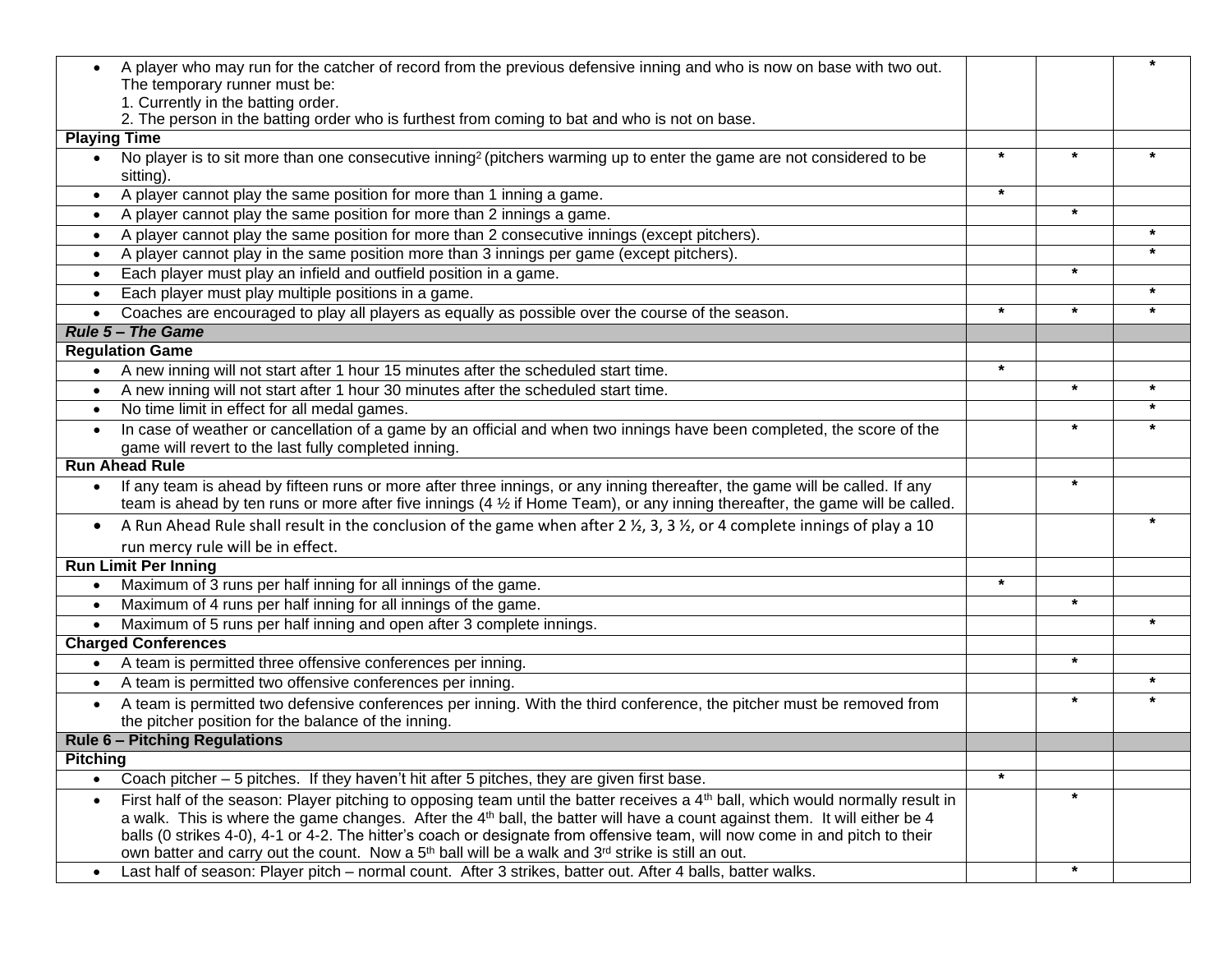| Player pitch - normal count. After 3 strikes, batter out. After 4 balls, batter walks.                                                   |         |         | *       |
|------------------------------------------------------------------------------------------------------------------------------------------|---------|---------|---------|
| <b>Pitching Limitations</b>                                                                                                              |         |         |         |
| A pitcher is allowed to pitch a maximum of two innings. One pitch equals one inning.                                                     |         | $\star$ |         |
| A pitcher is allowed to pitch a maximum of four innings. One pitch equals one inning.                                                    |         |         | $\star$ |
| Pitching limitation rule is suspended in extra innings or international rule.<br>$\bullet$                                               |         |         |         |
| <b>Hit Batters</b>                                                                                                                       |         |         |         |
| If the same pitcher hits two batters in an inning, the coach should consider removing the pitcher for the remainder of that<br>$\bullet$ |         | $\star$ |         |
| inning.                                                                                                                                  |         |         |         |
| <b>Walks</b>                                                                                                                             |         |         |         |
| Walks are allowed.                                                                                                                       | $\star$ | $\star$ | $\star$ |
| <b>Intentional Walks</b>                                                                                                                 |         |         |         |
| There are no intentional walks.<br>$\bullet$                                                                                             | $\star$ | $\star$ | $\star$ |
| <b>Rule 7 - Batting</b>                                                                                                                  |         |         |         |
| <b>Number of Batters</b>                                                                                                                 |         |         |         |
| • All players bat. All eligible players will appear on the batting order (whether they are in the field defensively or not).             | $\star$ | $\star$ | *       |
| <b>Late Players</b>                                                                                                                      |         |         |         |
| . Players who arrive after the start of the game will be placed last in the batting order and bat their turn.                            | $\star$ | $\star$ | *       |
| <b>Bunting</b>                                                                                                                           |         |         |         |
| Bunting is permitted.<br>$\bullet$                                                                                                       |         | $\star$ | *       |
| Slapping is not permitted.<br>$\bullet$                                                                                                  | $\star$ | $\star$ |         |
| Rule 8- Batter-Runner & Runner                                                                                                           |         |         |         |
| <b>Third Strike Rule</b>                                                                                                                 |         |         |         |
| Third strike rule is not in effect.                                                                                                      | $\star$ | $\star$ |         |
| <b>Infield Fly Rule</b>                                                                                                                  |         |         |         |
| Infield fly rule is not in effect.                                                                                                       | $\star$ | $\star$ |         |
| <b>Stealing</b>                                                                                                                          |         |         |         |
| Base runner cannot steal bases; runner can only run when the batter makes contact (no stealing).                                         | $\star$ |         |         |
| Base runners may steal on any legally pitched ball when it has left the pitchers hand.<br>$\bullet$                                      |         | $\star$ | *       |
| A player can only advance one base on a steal attempt.<br>$\bullet$                                                                      |         | $\star$ |         |
| A player can advance two bases on a steal attempt.<br>$\bullet$                                                                          |         |         | $\star$ |
| A player cannot advance to home on a steal, passed ball, or wild pitch. The player must be batted in or forced home by<br>$\bullet$      |         | $\star$ |         |
| a walk or is part of a continuation of a play (i.e. overthrow).                                                                          |         |         |         |
| <b>Lead Offs</b>                                                                                                                         |         |         |         |
| Runners may leave the base when the ball has left the pitchers hand. Runner will be called out for leaving early.<br>$\bullet$           |         | $\star$ | *       |
| <b>Sliding</b>                                                                                                                           |         |         |         |
| • Sliding is allowed.                                                                                                                    | $\star$ | $\star$ | *       |
| <b>Base Runner Advancement</b>                                                                                                           |         |         |         |
| Following a fair hit ball, runners may only advance a maximum of two bases.                                                              | $\star$ |         |         |
| Following a fair hit ball, the advancing of runners is considered 'over' when the ball is returned to a player in the infield            |         | $\star$ |         |
| (inside the base paths or on a base). Runners may continue to the base they are heading to but the fielders may attempt                  |         |         |         |
| to throw/tag the runner out.                                                                                                             |         |         |         |
| <b>Overthrows</b>                                                                                                                        | $\star$ |         |         |
| Runners do not advance on an overthrow.<br>$\bullet$                                                                                     |         |         |         |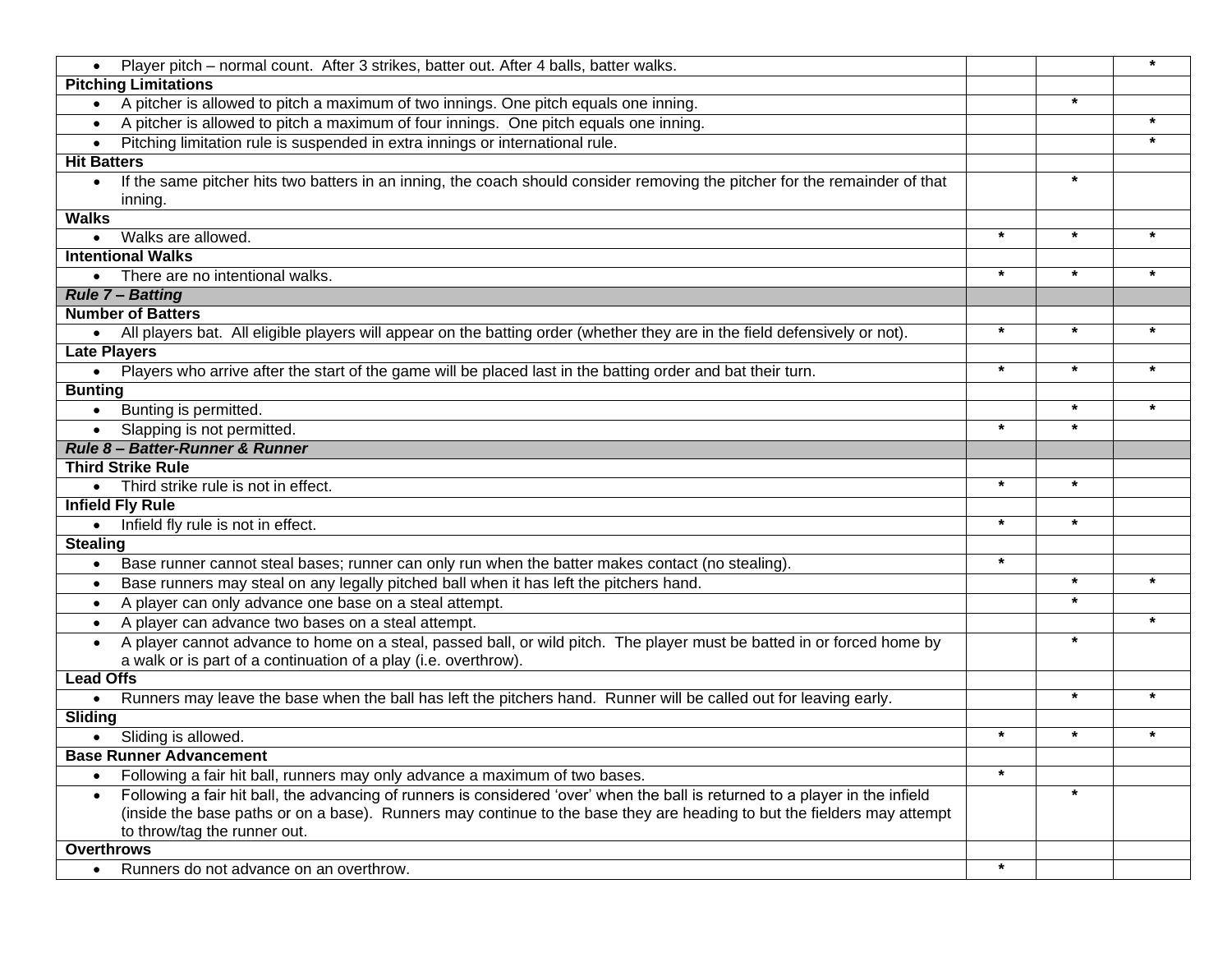| Runners may advance one base on an overthrow and do so at the risk of being thrown/tagged out. Runner cannot                 |         |  |
|------------------------------------------------------------------------------------------------------------------------------|---------|--|
| advance an additional base if two consecutive overthrows are made in the same play.                                          |         |  |
| Runner may advance one base on an overthrow and do so at the risk of being thrown/tagged out. Runner may try to              |         |  |
| advance one base per overthrow if consecutive overthrows are made in the same play to a maximum of two throws <sup>3</sup> . |         |  |
| Rule 9 - Dead Ball-Ball in Play                                                                                              |         |  |
| First base will not be awarded for being hit by a pitch from a coach-pitcher.                                                | $\ast$  |  |
| First base is awarded for being hit by a pitch from a player-pitcher.                                                        |         |  |
| <b>Rule 11 - Protests</b>                                                                                                    |         |  |
| There are no protests or appeals.                                                                                            | $\star$ |  |
| There are no protests but appeals are allowed.                                                                               |         |  |
| Protests are permitted at Districts and Provincials only.                                                                    |         |  |
| <b>Rule 12 - Scoring</b>                                                                                                     |         |  |
| <b>Scores &amp; Standings</b>                                                                                                |         |  |
| Score and standing will not be kept as emphasis is on player and team skill development.                                     | $\star$ |  |
| Score and standings can be kept.                                                                                             |         |  |

#### *Best Practices:*

<sup>1</sup> Number of players on the field could depend on several factors. Teams may choose not to have a player in the catching position or in the outfield. Instead, extra players can be on the side lines participating in one or two skill stations while their team is on defense. Teams may also choose to have extra players on the side lines practicing pitching with a parent or coach while their team is on defense. Coaches with larger teams are encouraged to find creative ways to engage their players in additional skill practice instead of placing additional players in the outfield at this level.

<sup>2</sup> Coaches should try to ensure that every player sits out one inning before any player sits out two innings.

### *Clarifications*:

<sup>3</sup> For example: A player cannot get a homerun on a bunt. If a batter bunts a ball and an overthrow occurs at first, the batter may try to advance to second at their own risk. If there is then an overthrow at second base, the batter-runner may try to advance to third base at their own risk. If there is a subsequent overthrow at third base, the batter-runner will hold at third base.

#### *Resources:*

#### **U7 Timbits Softball**

- refer to the Timbits Softball program manual which can be ordered from Softball BC
- more information about Timbits softball can be found at https:/[/www.softball.bc.ca/content/timbits-softball](http://www.softball.bc.ca/content/timbits-softball) and https://softball.ca/programs/timbitssoftball

## **Long-Term Player Development (LTPD)**

• more information about the LTPD can be found at https:/[/www.softball.bc.ca/content/long-term-player-development](http://www.softball.bc.ca/content/long-term-player-development) and https://softball.ca/ltpd

#### **Athlete Development Matrix (ADM)**

• more information about the ADM can be found at https:/[/www.softball.bc.ca/content/long-term-player-development](http://www.softball.bc.ca/content/long-term-player-development) and https://softball.ca/ltpd/adm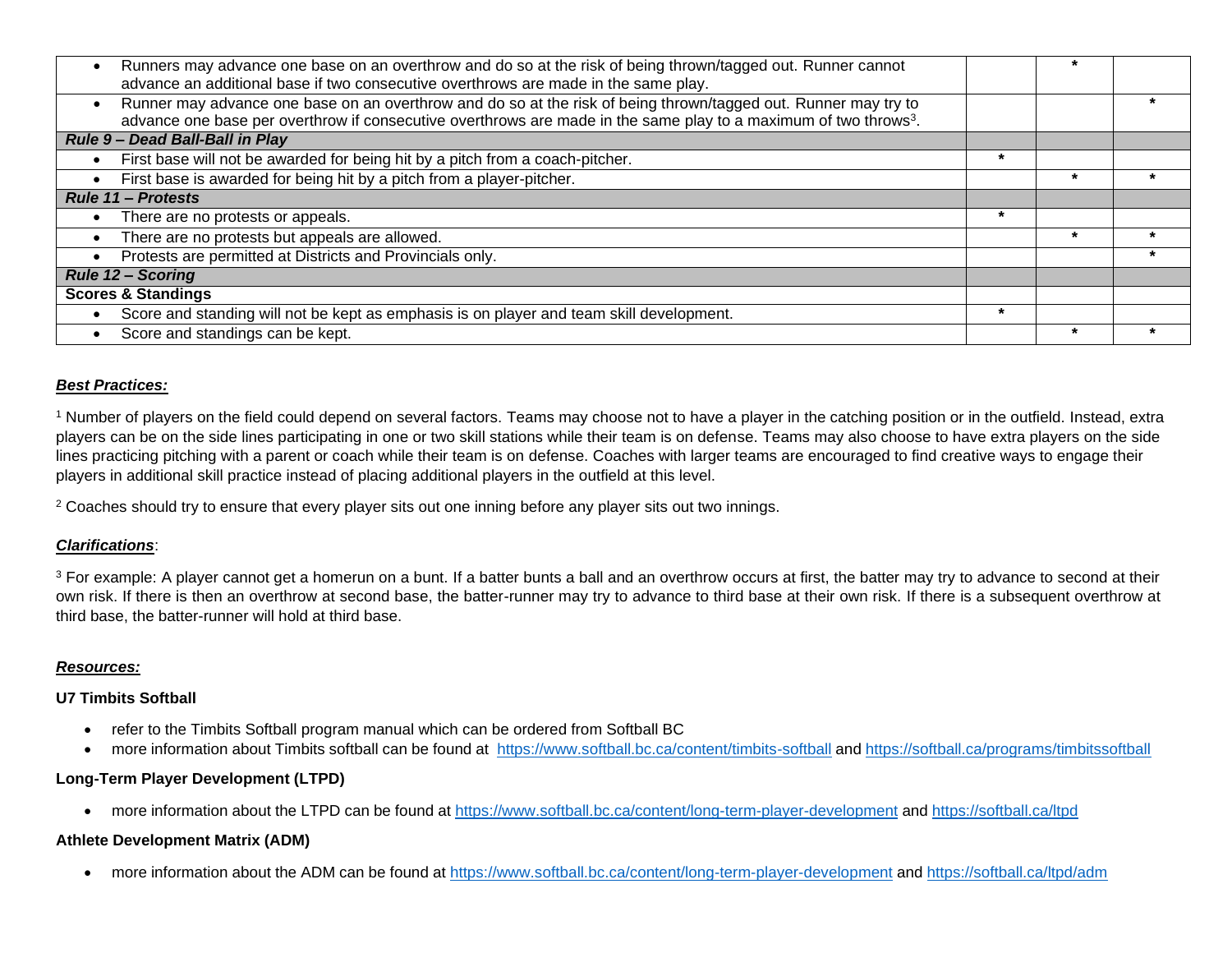# **RULE SUMMARIES OF EACH AGE GROUP CAN BE FOUND BELOW**

## **U9**

*In addition to any other rules in the handbook, the following rules also apply to U9.*

| <b>RULE</b>                                                                                                             | U <sub>9</sub> |
|-------------------------------------------------------------------------------------------------------------------------|----------------|
| <b>Rule 2- The Playing Field</b>                                                                                        |                |
| <b>Base Path Distance</b>                                                                                               |                |
| • 45' (Softball Canada Standard)                                                                                        | $\star$        |
| <b>Pitching Distance</b>                                                                                                |                |
| · 30' (Softball Canada Standard)                                                                                        | $\star$        |
| Note: If coach pitcher, the defensive pitcher should stand at the minimum pitching distance listed above and no closer. |                |
| <b>Rule 3- Equipment</b>                                                                                                |                |
| <b>Ball</b>                                                                                                             |                |
| 11" softer core / indoor ball                                                                                           | $\star$        |
| <b>Helmet</b>                                                                                                           |                |
| All batters will wear a batting helmet with cage with strap done up while at bat and on base.                           |                |
| <b>Defensive Face Mask</b>                                                                                              |                |
| Mandatory for all pitchers.                                                                                             |                |
| Rule 4 - Coaches, Players and Substitutes                                                                               |                |
| <b>Coaches</b>                                                                                                          |                |
| Offensive and defensive coaches are permitted on the playing field.                                                     | $\star$        |
| <b>Players - Number of Players</b>                                                                                      |                |
| Recommended maximum of 8-9 players on a team.                                                                           |                |
| Recommended 6-7 players on the field <sup>1</sup> .<br>$\bullet$                                                        | $\star$        |
| If a player arrives late, they may be added to the bottom of the line-up.<br>$\bullet$                                  |                |
| <b>Substitutes</b>                                                                                                      |                |
| Unlimited defensive substitutions.                                                                                      | $\star$        |
| <b>Temporary Runner</b>                                                                                                 |                |
| • A coach may use a courtesy runner for the catcher to allow that catcher to suit up for the next half inning.          | $\star$        |
| <b>Playing Time</b>                                                                                                     |                |
| No player is to sit more than 1 consecutive inning <sup>2</sup> .                                                       | $\star$        |
| A player cannot play the same position for more than 1 inning a game.<br>$\bullet$                                      | $\star$        |
| Coaches are encouraged to play all players as equally as possible over the course of the season.                        | $\star$        |
| <b>Rule 5 - The Game</b>                                                                                                |                |
| <b>Regulation Game</b>                                                                                                  |                |
| • A new inning will not start after 1 hour 15 minutes after the scheduled start time.                                   | $\star$        |
| <b>Run Ahead Rule</b>                                                                                                   | N/A            |
| <b>Run Limit Per Inning</b>                                                                                             |                |
| • Maximum of 3 runs per half inning for all innings of the game.                                                        | $\star$        |
| <b>Charged Conferences</b>                                                                                              | N/A            |
| <b>Rule 6 - Pitching Regulations</b>                                                                                    |                |
| <b>Pitching</b>                                                                                                         |                |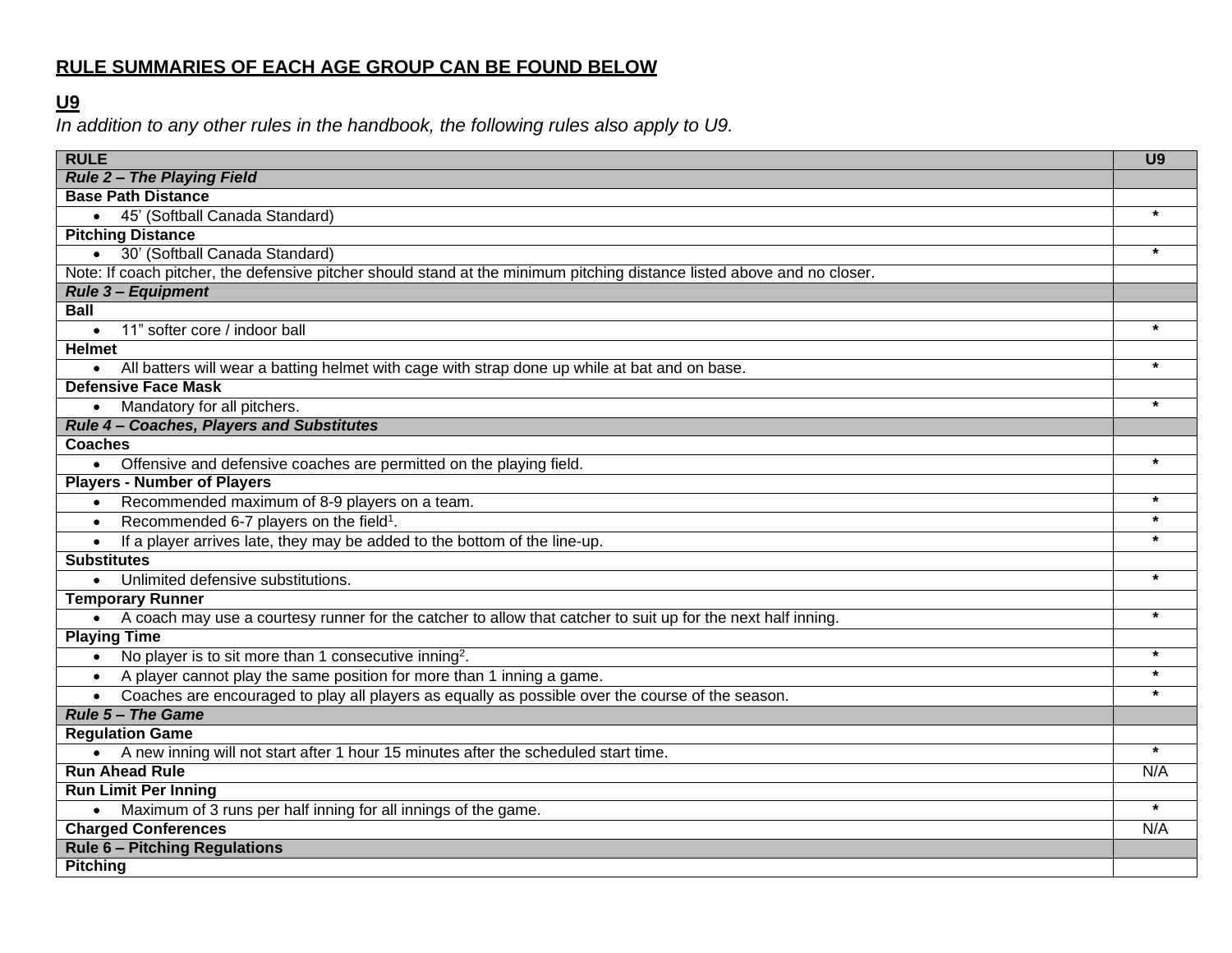| Coach pitcher - 5 pitches. If they haven't hit after 5 pitches, they are given first base.                                   | $\star$ |
|------------------------------------------------------------------------------------------------------------------------------|---------|
| <b>Pitching Limitations</b>                                                                                                  | N/A     |
| <b>Hit Batters</b>                                                                                                           | N/A     |
| <b>Walks</b>                                                                                                                 |         |
| Walks are allowed.<br>$\bullet$                                                                                              | $\star$ |
| <b>Intentional Walks</b>                                                                                                     |         |
| There are no intentional walks.<br>$\bullet$                                                                                 | $\star$ |
| <b>Rule 7 - Batting</b>                                                                                                      |         |
| <b>Number of Batters</b>                                                                                                     |         |
| • All players bat. All eligible players will appear on the batting order (whether they are in the field defensively or not). | $\star$ |
| <b>Late Players</b>                                                                                                          |         |
| . Players who arrive after the start of the game will be placed last in the batting order and bat their turn.                | $\star$ |
| <b>Bunting</b>                                                                                                               |         |
| Bunting is not permitted.                                                                                                    | $\star$ |
| Slapping is not permitted.<br>$\bullet$                                                                                      | $\star$ |
| Rule 8- Batter-Runner & Runner                                                                                               |         |
| <b>Third Strike Rule</b>                                                                                                     |         |
| Third strike rule is not in effect.                                                                                          | $\star$ |
| <b>Infield Fly Rule</b>                                                                                                      |         |
| Infield fly rule is not in effect.                                                                                           | $\star$ |
| <b>Stealing</b>                                                                                                              |         |
| Base runner cannot steal bases; runner can only run when the batter makes contact (no stealing).                             | $\star$ |
| <b>Lead Offs</b>                                                                                                             | N/A     |
| Sliding                                                                                                                      |         |
| Sliding is allowed.<br>$\bullet$                                                                                             | $\star$ |
| <b>Base Runner Advancement</b>                                                                                               |         |
| Following a fair hit ball, runners may only advance a maximum of two bases.                                                  | $\star$ |
| <b>Overthrows</b>                                                                                                            |         |
| Runners do not advance on an overthrow.                                                                                      | $\star$ |
| Rule 9 - Dead Ball-Ball in Play                                                                                              |         |
| First base will not be awarded for being hit by a pitch from a coach-pitcher.                                                |         |
| <b>Rule 11 - Protests</b>                                                                                                    |         |
| There are no protests or appeals.                                                                                            |         |
| <b>Rule 12 - Scoring</b>                                                                                                     |         |
| <b>Scores &amp; Standings</b>                                                                                                |         |
| Score and standing will not be kept as emphasis is on player and team skill development.                                     |         |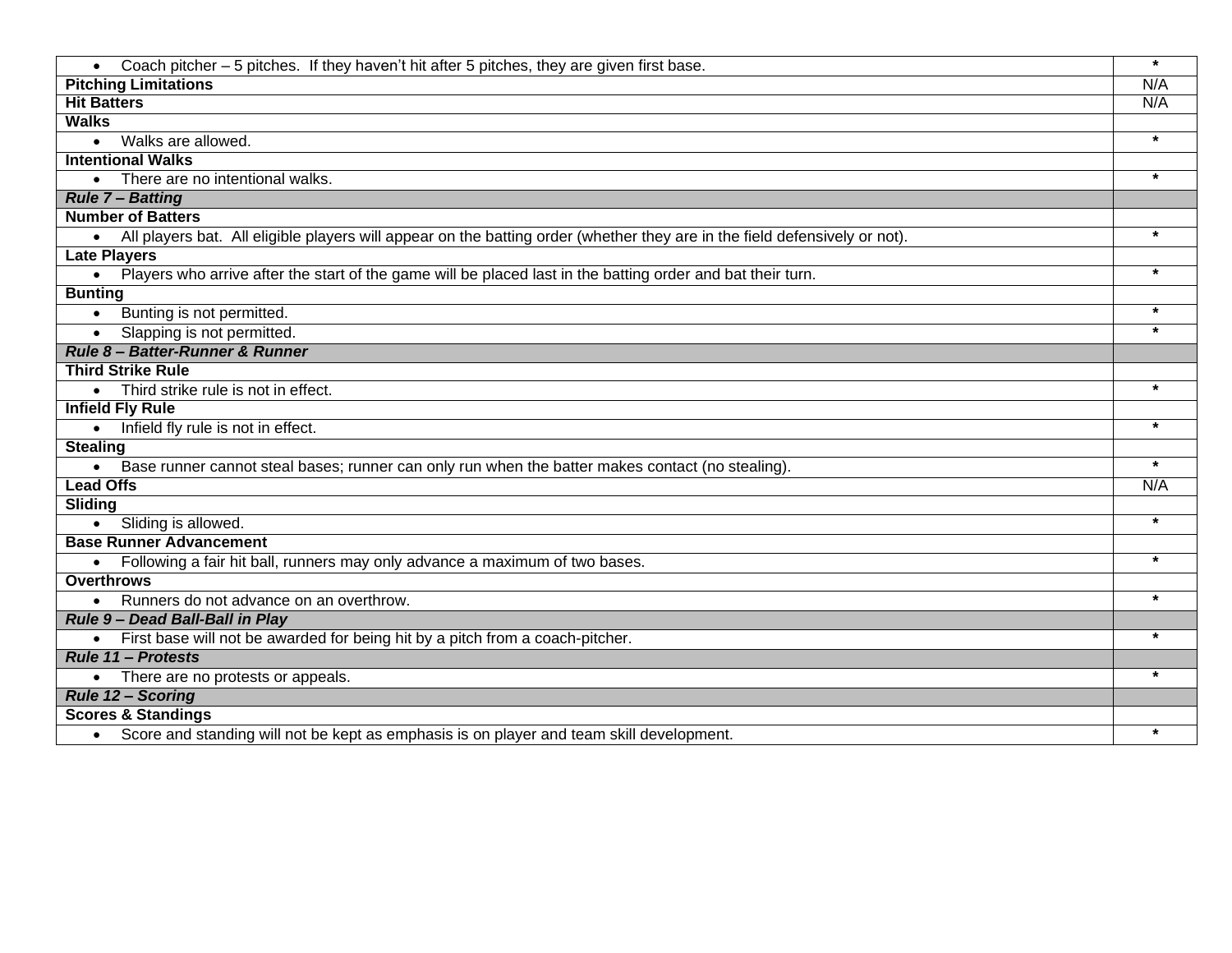## **U11**

*In addition to any other rules in the handbook, the following rules also apply to U11.*

| <b>RULE</b>                                                                                                                                      | U11     |
|--------------------------------------------------------------------------------------------------------------------------------------------------|---------|
| <b>Rule 2- The Playing Field</b>                                                                                                                 |         |
| <b>Base Path Distance</b>                                                                                                                        |         |
| 45' (Softball Canada Standard)                                                                                                                   |         |
| <b>Pitching Distance</b>                                                                                                                         |         |
| • 35' (Softball Canada Standard)                                                                                                                 | $\star$ |
| Note: If coach pitcher, the defensive pitcher should stand at the minimum pitching distance listed above and no closer.                          |         |
| <b>Rule 3 - Equipment</b>                                                                                                                        |         |
| <b>Ball</b>                                                                                                                                      |         |
| 11" indoor ball / soft core ball.<br>$\bullet$                                                                                                   | $\star$ |
| <b>Helmet</b>                                                                                                                                    |         |
| All batters will wear a batting helmet with cage with strap done up while at bat and on base.<br>$\bullet$                                       |         |
| <b>Defensive Face Mask</b>                                                                                                                       |         |
| Mandatory for all pitchers.<br>$\bullet$                                                                                                         | $\star$ |
| Rule 4 - Coaches, Players and Substitutes                                                                                                        |         |
| <b>Players - Number of Players</b>                                                                                                               |         |
| Must start the game with 9 players but may go down to 8 players due to injury.<br>$\bullet$                                                      | $\star$ |
| When playing with less than the maximum number of players, there are no automatic outs.<br>$\bullet$                                             | $\star$ |
| If a player arrives late, they may be added to the bottom of the lineup.<br>$\bullet$                                                            | $\star$ |
| <b>Substitutes</b>                                                                                                                               |         |
| Unlimited defensive substitutions.<br>$\bullet$                                                                                                  | $\star$ |
| <b>Temporary Runner</b>                                                                                                                          |         |
| • A coach may use a courtesy runner for the catcher to allow that catcher to suit up for the next half inning.                                   |         |
| <b>Playing Time</b>                                                                                                                              |         |
| No player is to sit more than 1 consecutive inning <sup>2</sup> .<br>$\bullet$                                                                   | $\star$ |
| A player cannot play the same position for more than 2 innings a game.<br>$\bullet$                                                              | $\star$ |
| Each player must play an infield and outfield position in a game.<br>$\bullet$                                                                   | $\star$ |
| Coaches are encouraged to play all players as equally as possible over the course of the season.                                                 |         |
| <b>Rule 5 - The Game</b>                                                                                                                         |         |
| <b>Regulation Game</b>                                                                                                                           |         |
| A new inning will not start after 1 hour 30 minutes after the scheduled start time.<br>$\bullet$                                                 | $\star$ |
| In case of weather or cancellation of a game by an official and when two innings have been completed, the score of the game will revert to the   |         |
| last fully completed inning.                                                                                                                     |         |
| <b>Run Ahead Rule</b>                                                                                                                            |         |
| If any team is ahead by fifteen runs or more after three innings, or any inning thereafter, the game will be called. If any team is ahead by ten | $\star$ |
| runs or more after five innings $(4 \frac{1}{2})$ if Home Team), or any inning thereafter, the game will be called.                              |         |
| <b>Run Limit Per Inning</b>                                                                                                                      |         |
| Maximum of 4 runs per half inning for all innings of the game.                                                                                   | $\star$ |
| <b>Charged Conferences</b>                                                                                                                       |         |
| • A team is permitted three offensive conferences per inning.                                                                                    | $\star$ |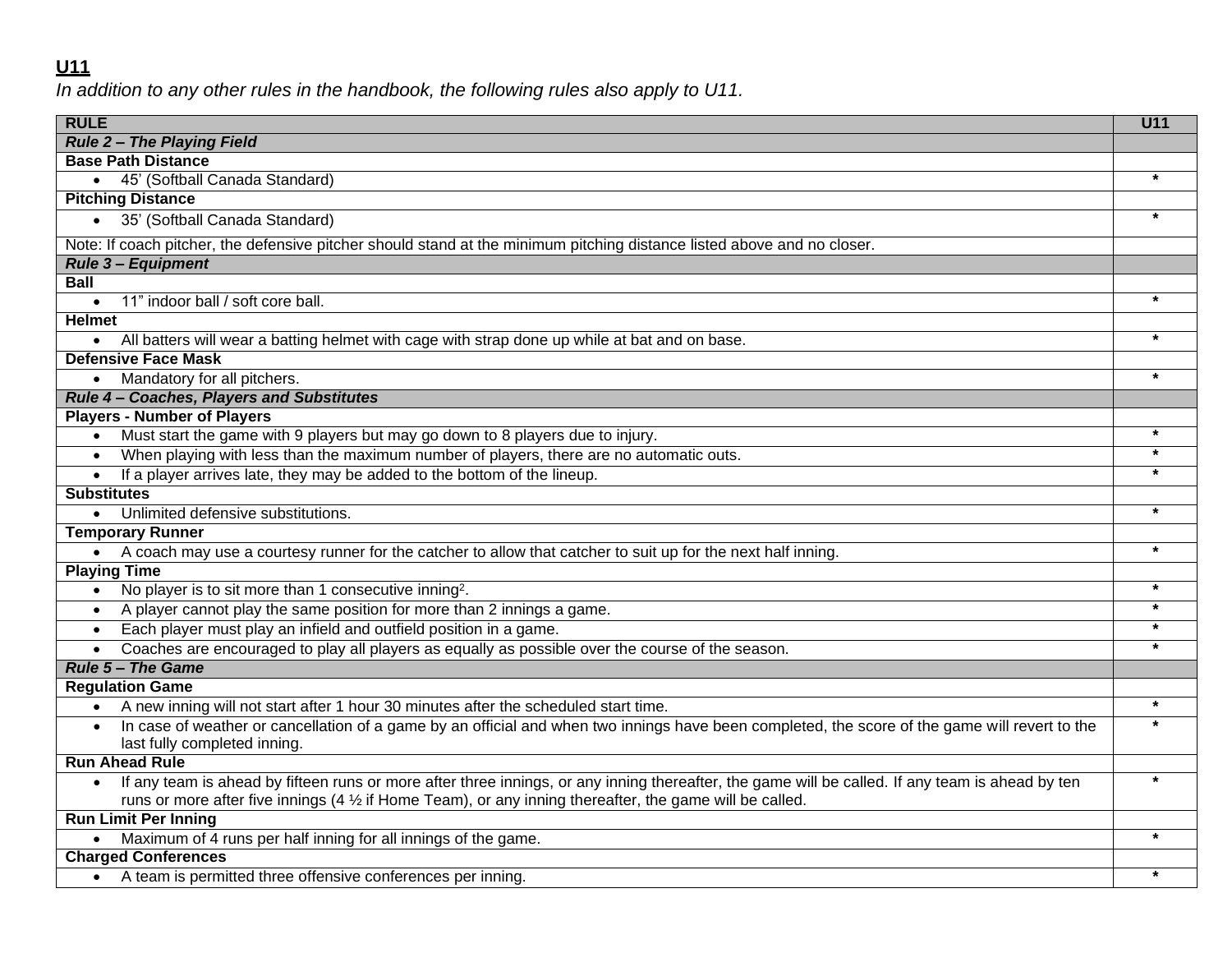| A team is permitted two defensive conferences per inning. With the third conference, the pitcher must be removed from the pitcher position for<br>$\bullet$<br>the balance of the inning.                                                                                                                                                                                                                                                                                                                                              | $\star$ |
|----------------------------------------------------------------------------------------------------------------------------------------------------------------------------------------------------------------------------------------------------------------------------------------------------------------------------------------------------------------------------------------------------------------------------------------------------------------------------------------------------------------------------------------|---------|
| <b>Rule 6 - Pitching Regulations</b>                                                                                                                                                                                                                                                                                                                                                                                                                                                                                                   |         |
| <b>Pitching</b>                                                                                                                                                                                                                                                                                                                                                                                                                                                                                                                        |         |
| First half of the season: Player pitching to opposing team until the batter receives a 4th ball, which would normally result in a walk. This is<br>$\bullet$<br>where the game changes. After the 4 <sup>th</sup> ball, the batter will have a count against them. It will either be 4 balls (0 strikes 4-0), 4-1 or 4-2. The<br>hitter's coach or designate from offensive team, will now come in and pitch to their own batter and carry out the count. Now a 5 <sup>th</sup> ball will be a<br>walk and 3rd strike is still an out. |         |
| Last half of season: Player pitch - normal count. After 3 strikes, batter out. After 4 balls, batter walks.                                                                                                                                                                                                                                                                                                                                                                                                                            | $\star$ |
| <b>Pitching Limitations</b>                                                                                                                                                                                                                                                                                                                                                                                                                                                                                                            |         |
| • A pitcher is allowed to pitch a maximum of two innings. One pitch equals one inning.                                                                                                                                                                                                                                                                                                                                                                                                                                                 |         |
| <b>Hit Batters</b>                                                                                                                                                                                                                                                                                                                                                                                                                                                                                                                     |         |
| If the same pitcher hits two batters in an inning, the coach should consider removing the pitcher for the remainder of that inning.<br>$\bullet$                                                                                                                                                                                                                                                                                                                                                                                       | $\star$ |
| <b>Walks</b>                                                                                                                                                                                                                                                                                                                                                                                                                                                                                                                           |         |
| Walks are allowed.<br>$\bullet$                                                                                                                                                                                                                                                                                                                                                                                                                                                                                                        | $\star$ |
| <b>Intentional Walks</b>                                                                                                                                                                                                                                                                                                                                                                                                                                                                                                               |         |
| • There are no intentional walks.                                                                                                                                                                                                                                                                                                                                                                                                                                                                                                      | $\star$ |
| <b>Rule 7 - Batting</b>                                                                                                                                                                                                                                                                                                                                                                                                                                                                                                                |         |
| <b>Number of Batters</b>                                                                                                                                                                                                                                                                                                                                                                                                                                                                                                               |         |
| • All players bat. All eligible players will appear on the batting order (whether they are in the field defensively or not).                                                                                                                                                                                                                                                                                                                                                                                                           | $\star$ |
| <b>Late Players</b>                                                                                                                                                                                                                                                                                                                                                                                                                                                                                                                    |         |
| . Players who arrive after the start of the game will be placed last in the batting order and bat their turn.                                                                                                                                                                                                                                                                                                                                                                                                                          | $\star$ |
| <b>Bunting</b>                                                                                                                                                                                                                                                                                                                                                                                                                                                                                                                         | $\star$ |
| Bunting is permitted.<br>$\bullet$                                                                                                                                                                                                                                                                                                                                                                                                                                                                                                     | $\star$ |
| Slapping is not permitted.<br>$\bullet$                                                                                                                                                                                                                                                                                                                                                                                                                                                                                                |         |
| Rule 8- Batter-Runner & Runner                                                                                                                                                                                                                                                                                                                                                                                                                                                                                                         |         |
| <b>Third Strike Rule</b>                                                                                                                                                                                                                                                                                                                                                                                                                                                                                                               | $\star$ |
| Third strike rule is not in effect.                                                                                                                                                                                                                                                                                                                                                                                                                                                                                                    |         |
| <b>Infield Fly Rule</b>                                                                                                                                                                                                                                                                                                                                                                                                                                                                                                                | $\star$ |
| Infield fly rule is not in effect.<br>$\bullet$<br><b>Stealing</b>                                                                                                                                                                                                                                                                                                                                                                                                                                                                     |         |
| Base runners may steal on any legally pitched ball when it has left the pitchers hand.                                                                                                                                                                                                                                                                                                                                                                                                                                                 | $\star$ |
| $\bullet$<br>A player can only advance one base on a steal attempt.                                                                                                                                                                                                                                                                                                                                                                                                                                                                    | $\star$ |
| $\bullet$<br>A player cannot advance to home on a steal, passed ball, or wild pitch. The player must be batted in or forced home by a walk or is part of a                                                                                                                                                                                                                                                                                                                                                                             | $\star$ |
| $\bullet$<br>continuation of a play (i.e. overthrow).                                                                                                                                                                                                                                                                                                                                                                                                                                                                                  |         |
| <b>Lead Offs</b>                                                                                                                                                                                                                                                                                                                                                                                                                                                                                                                       |         |
| Runners may leave the base when the ball has left the pitchers hand. Runner will be called out for leaving early.                                                                                                                                                                                                                                                                                                                                                                                                                      | $\star$ |
| Sliding                                                                                                                                                                                                                                                                                                                                                                                                                                                                                                                                |         |
| Sliding is allowed.<br>$\bullet$                                                                                                                                                                                                                                                                                                                                                                                                                                                                                                       | $\star$ |
| <b>Base Runner Advancement</b>                                                                                                                                                                                                                                                                                                                                                                                                                                                                                                         |         |
| Following a fair hit ball, the advancing of runners is considered 'over' when the ball is returned to a player in the infield (inside the base paths<br>$\bullet$<br>or on a base). Runners may continue to the base they are heading to but the fielders may attempt to throw/tag the runner out.                                                                                                                                                                                                                                     | $\star$ |
| <b>Overthrows</b>                                                                                                                                                                                                                                                                                                                                                                                                                                                                                                                      |         |
|                                                                                                                                                                                                                                                                                                                                                                                                                                                                                                                                        |         |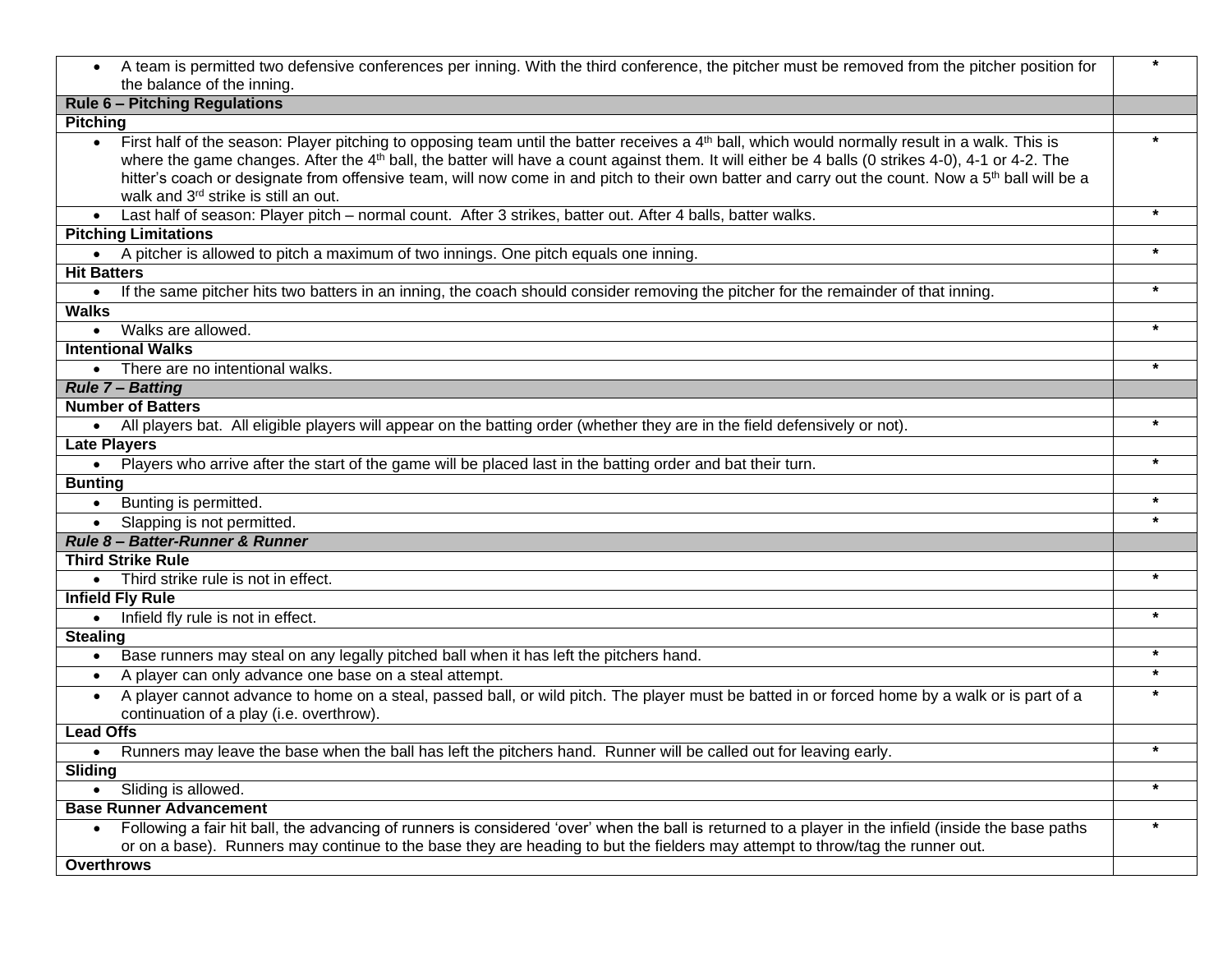| Runners may advance one base on an overthrow and do so at the risk of being thrown/tagged out. Runner cannot advance an additional base |  |
|-----------------------------------------------------------------------------------------------------------------------------------------|--|
| if two consecutive overthrows are made in the same play.                                                                                |  |
| Rule 9 - Dead Ball-Ball in Play                                                                                                         |  |
| First base is awarded for being hit by a pitch from a player-pitcher.                                                                   |  |
| <b>Rule 11 – Protests</b>                                                                                                               |  |
| There are no protests but appeals are allowed.                                                                                          |  |
| <b>Rule 12 - Scoring</b>                                                                                                                |  |
| <b>Scores &amp; Standings</b>                                                                                                           |  |
| Score and standings can be kept.                                                                                                        |  |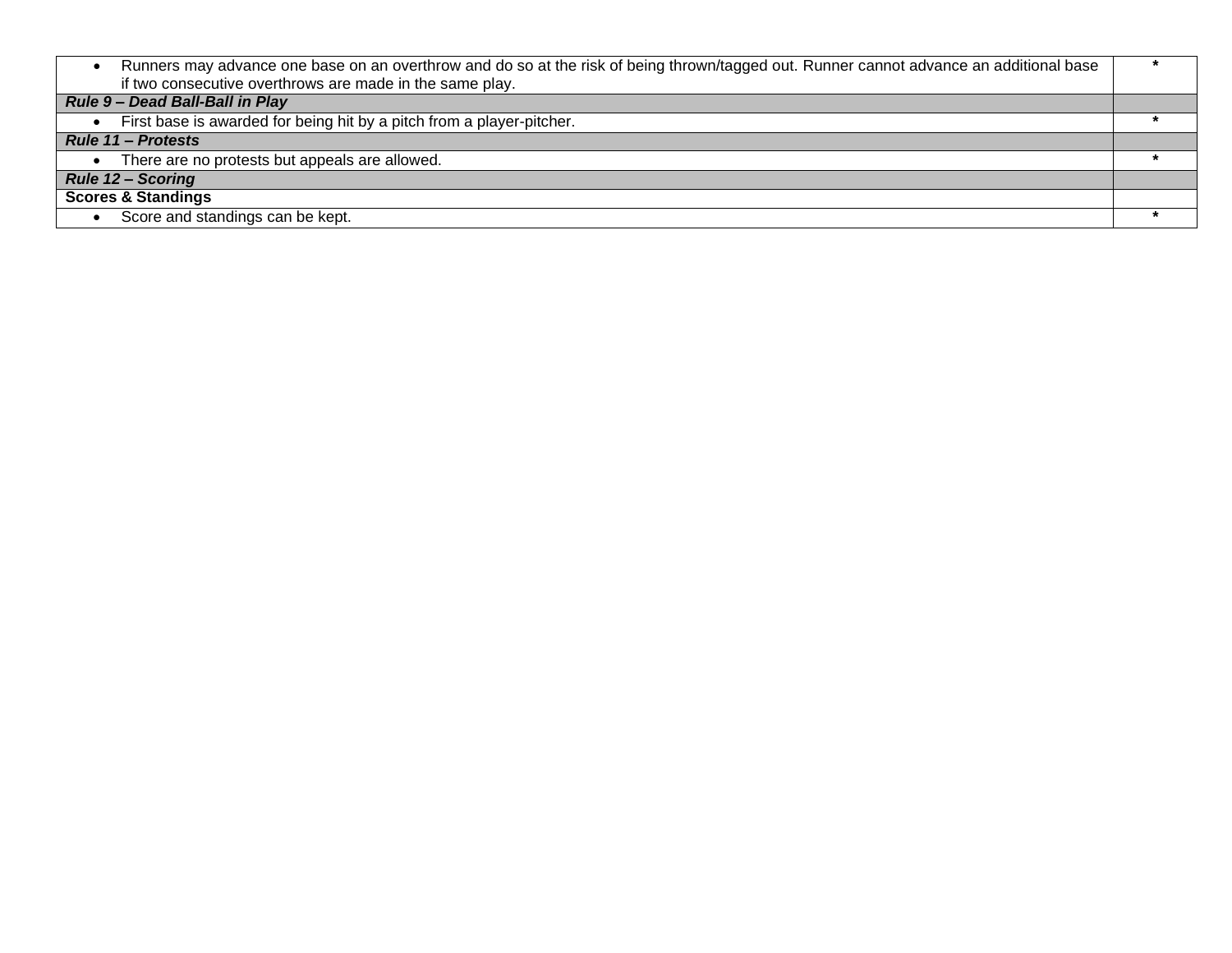# **U13**

*In addition to any other rules in the handbook, the following rules also apply to U13. These rules do not apply for U13A and U13B for the 2022 season only.*

| <b>RULE</b>                                                                                                                                                                                 | U13     |
|---------------------------------------------------------------------------------------------------------------------------------------------------------------------------------------------|---------|
| <b>Rule 2 - The Playing Field</b>                                                                                                                                                           |         |
| <b>Base Path Distance</b>                                                                                                                                                                   |         |
| 55' (Softball Canada Standard)<br>$\bullet$                                                                                                                                                 | $\star$ |
| <b>Pitching Distance</b>                                                                                                                                                                    |         |
| • 38' (Softball Canada Standard)                                                                                                                                                            | $\star$ |
| <b>Rule 3- Equipment</b>                                                                                                                                                                    |         |
| <b>Ball</b>                                                                                                                                                                                 |         |
| 11" ball (COR .47)                                                                                                                                                                          | $\star$ |
| <b>Helmet</b>                                                                                                                                                                               |         |
| All batters will wear a batting helmet with cage while at bat and on base.                                                                                                                  | $\star$ |
| <b>Defensive Face Mask</b>                                                                                                                                                                  |         |
| Mandatory for all pitchers.<br>$\bullet$                                                                                                                                                    | $\star$ |
| Rule 4 - Coaches, Players and Substitutes                                                                                                                                                   |         |
| <b>Players - Number of Players</b>                                                                                                                                                          |         |
| Must start the game with 9 players but may go down to 8 players due to injury.<br>$\bullet$                                                                                                 |         |
| When playing with less than the maximum number of players, there are no automatic outs.<br>$\bullet$                                                                                        | $\star$ |
| If a player arrives late, they may be added to the bottom of the lineup.<br>$\bullet$                                                                                                       |         |
| <b>Substitutes</b>                                                                                                                                                                          |         |
| Unlimited defensive substitutions.                                                                                                                                                          |         |
| <b>Temporary Runner</b>                                                                                                                                                                     |         |
| A player who may run for the catcher of record from the previous defensive inning and who is now on base with two out.<br>The temporary runner must be:                                     |         |
| 1. Currently in the batting order.                                                                                                                                                          |         |
| 2. The person in the batting order who is furthest from coming to bat and who is not on base.                                                                                               |         |
| <b>Playing Time</b>                                                                                                                                                                         |         |
| No player is to sit more than one consecutive inning <sup>2</sup> (pitchers warming up to enter the game are not considered to be sitting).<br>$\bullet$                                    | $\star$ |
| A player cannot play the same position for more than 2 consecutive innings (except pitchers).<br>$\bullet$                                                                                  |         |
| A player cannot play in the same position more than three (3) innings per game (except pitchers).<br>$\bullet$                                                                              |         |
| Each player must play multiple positions in a game.<br>$\bullet$                                                                                                                            |         |
| Coaches are encouraged to play all players as equally as possible over the course of the season.<br>$\bullet$                                                                               |         |
| <b>Rule 5 - The Game</b>                                                                                                                                                                    |         |
| <b>Regulation Game</b>                                                                                                                                                                      |         |
| A new inning will not start after 1 hour 30 minutes after the scheduled start time.                                                                                                         | $\star$ |
| No time limit in effect for all medal games.<br>$\bullet$                                                                                                                                   | $\star$ |
| In case of weather or cancellation of a game by an official and when two innings have been completed, the score of the game will revert to the<br>$\bullet$<br>last fully completed inning. |         |
|                                                                                                                                                                                             |         |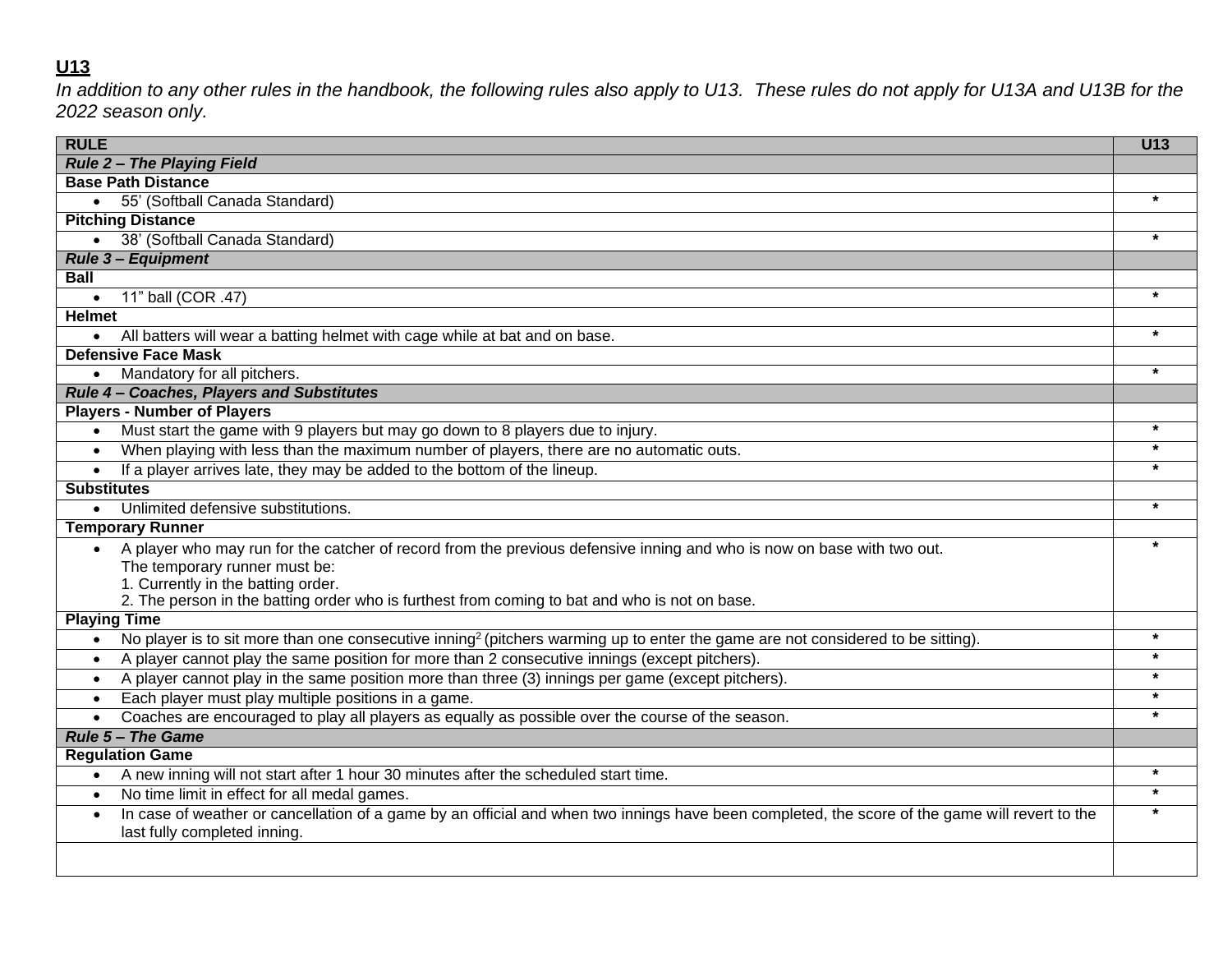| <b>Run Ahead Rule</b>                                                                                                                                                   |         |
|-------------------------------------------------------------------------------------------------------------------------------------------------------------------------|---------|
| A Run Ahead Rule shall result in the conclusion of the game when after 2 $\frac{1}{2}$ , 3, 3 $\frac{1}{2}$ , or 4 complete innings of play a 10 run mercy rule will be | $\star$ |
| in effect.                                                                                                                                                              |         |
| <b>Run Limit Per Inning</b>                                                                                                                                             |         |
| Maximum of 5 runs per half inning and open after 3 complete innings.                                                                                                    |         |
| <b>Charged Conferences</b>                                                                                                                                              |         |
| • A team is permitted two offensive conferences per inning.                                                                                                             |         |
| • A team is permitted two defensive conferences per inning. With the third conference, the pitcher must be removed from the pitcher position for                        | $\star$ |
| the balance of the inning.                                                                                                                                              |         |
| <b>Rule 6 - Pitching Regulations</b>                                                                                                                                    |         |
| <b>Pitching Limitations</b>                                                                                                                                             |         |
| • A pitcher is allowed to pitch a maximum of four innings. One pitch equals one inning.                                                                                 | $\star$ |
| Pitching limitation rule is suspended in extra innings or international rule.                                                                                           |         |
| <b>Intentional Walks</b>                                                                                                                                                |         |
| • There are no intentional walks.                                                                                                                                       |         |
| <b>Rule 7 - Batting</b>                                                                                                                                                 |         |
| <b>Number of Batters</b>                                                                                                                                                | $\star$ |
| All players bat. All eligible players will appear on the batting order (whether they are in the field defensively or not).                                              |         |
| <b>Late Players</b>                                                                                                                                                     |         |
| Players who arrive after the start of the game will be placed last in the batting order and bat their turn.                                                             |         |
| <b>Bunting</b>                                                                                                                                                          |         |
| Bunting is permitted.<br>$\bullet$                                                                                                                                      |         |
| Slapping is permitted.<br>$\bullet$<br>Rule 8- Batter-Runner & Runner                                                                                                   |         |
| <b>Third Strike Rule</b>                                                                                                                                                |         |
| • Third strike rule is in effect.                                                                                                                                       | $\star$ |
| <b>Infield Fly Rule</b>                                                                                                                                                 |         |
| • Infield fly rule is in effect.                                                                                                                                        | $\star$ |
| <b>Stealing</b>                                                                                                                                                         |         |
| Base runners may steal on any legally pitched ball when it has left the pitchers hand.<br>$\bullet$                                                                     | $\star$ |
| A player can advance two bases on a steal attempt.<br>$\bullet$                                                                                                         | $\star$ |
| <b>Lead Offs</b>                                                                                                                                                        |         |
| Runners may leave the base when the ball has left the pitchers hand. Runner will be called out for leaving early.                                                       | $\star$ |
| Sliding                                                                                                                                                                 |         |
| Sliding is allowed.                                                                                                                                                     |         |
| <b>Overthrows</b>                                                                                                                                                       |         |
| Runner may advance one base on an overthrow and do so at the risk of being thrown/tagged out. Runner may attempt to advance one base                                    | $\star$ |
| per overthrow if consecutive overthrows are made in the same play to a maximum of two throws <sup>3</sup> .                                                             |         |
| Rule 9- Dead Ball-Ball in Play                                                                                                                                          |         |
| First base is awarded for being hit by a pitch.                                                                                                                         |         |
| <b>Rule 11 - Protests</b>                                                                                                                                               |         |
| Protests are permitted at Districts and Provincials only.                                                                                                               | $\ast$  |